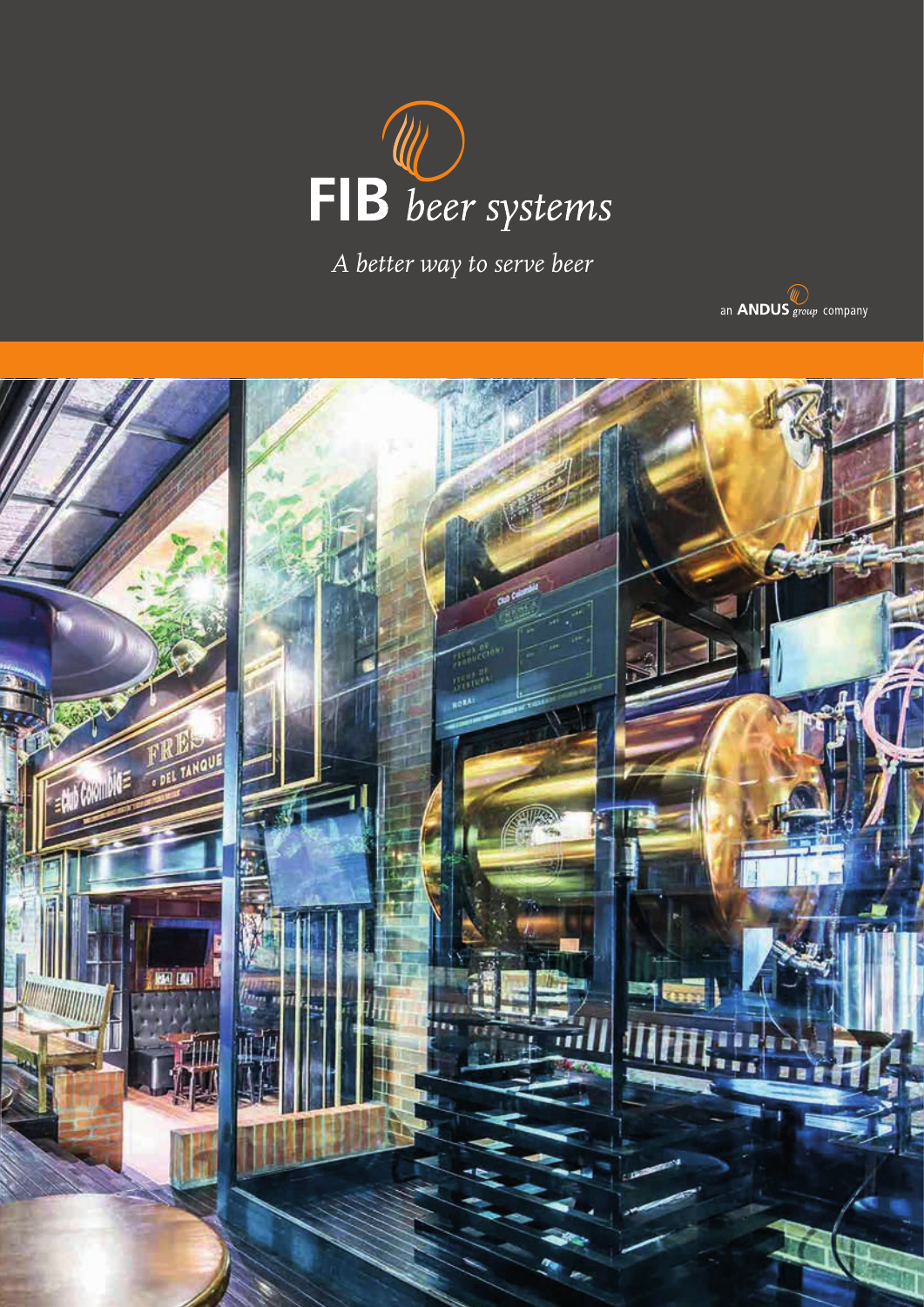# **FIB Beer Systems**

**FIB Beer Systems, located in Leeuwarden-The Netherlands, is specialised in designing, producing, installing and maintaining tank beer installations. We are globally active and have supplied and installed more than 20.000 tanks in bars, restaurants, breweries and on events on every continent for over 40 years. The beer tanks vary in size from 125 litres and upwards and are available in several versions and designs; single wall or insulated; stainless steel or copper, mobile or static. FIB Beer Systems also produces beer delivery trucks (transporting fresh beer from the brewery to the tank beer installation).** 

#### **History**

FIB Industries, established in 1946, developed a beer systems department in the 80s. After 40 years of innovations in beer systems (liners in tanks etc.) it was decided to continue as an independent company named FIB Beer Systems.

#### **Beer tanks**

The tank beer installations from FIB Beer Systems are custom made and can be designed, produced and installed according to your specific wishes. The personalised installation can be part of the atmosphere you are trying to create within your company. With our tank beer installations you can have fresh beer, straight from the brewery. FIB Beer Systems: 'A better way to serve beer'.

#### **Logistics**

We have several options to transport fresh cold beer from the brewery to your location. From a simple beer tank to a fully equipped beer truck, including the latest technology like solar panels and GPS connections. All can be developed according to your specifications and needs.

#### **Materials and certificates**

All parts come from renowned companies and can be acquired globally. This way, fast and good service can be guaranteed. All supplying units from FIB Beer Systems are MID certified.

#### **Certificats:**

- ISO 9001
- PED D, H, H1
- ASME U, U2 & R
- EN3834-2
- STEK
- $VCK$
- SQL
- MID

#### **Design codes:**

- EN-13445
- ADME SEC VIII Div. 1, 2
- AD2000
- CODAP
- PD-5500

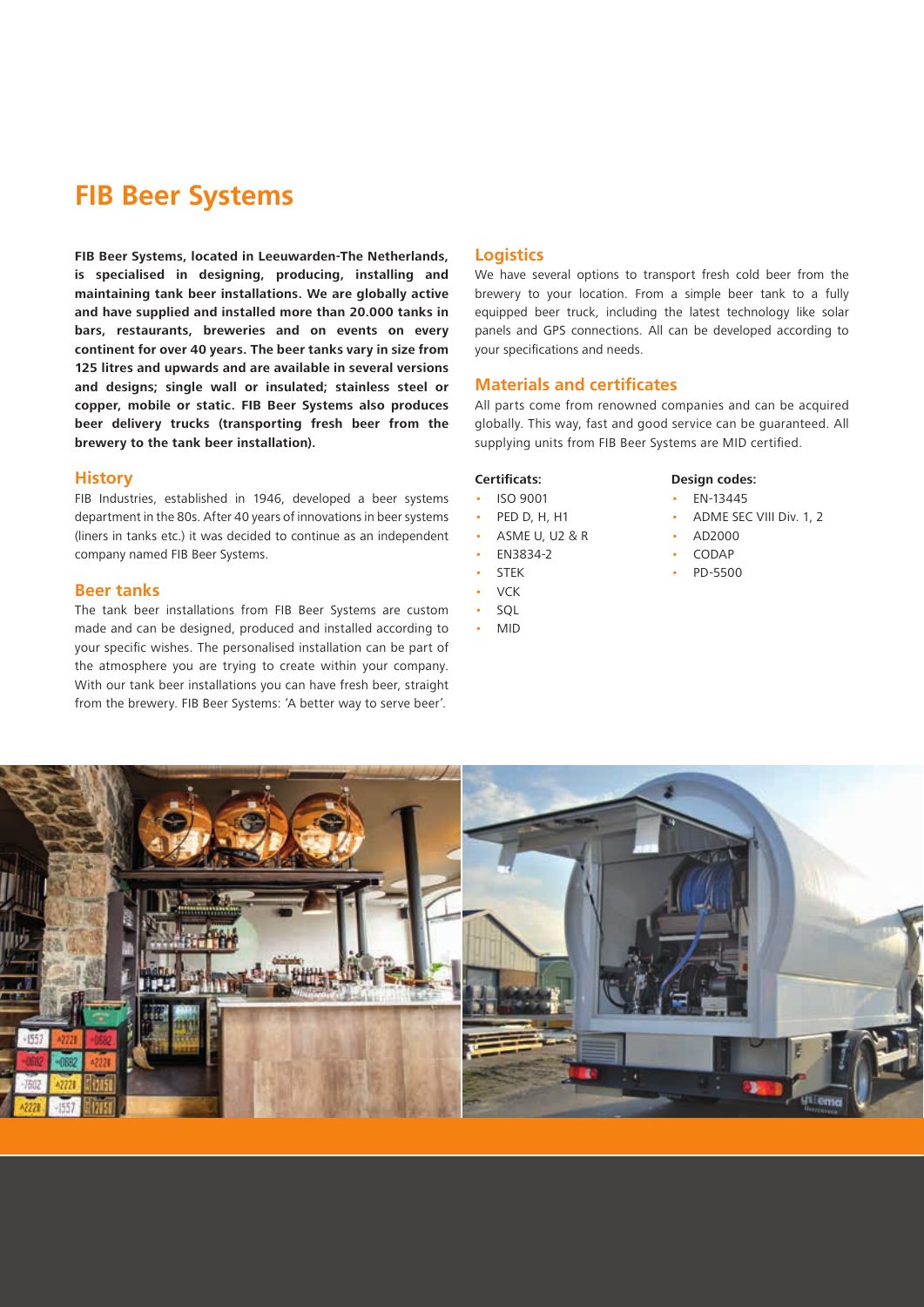#### **Installation**

A beer installation consists of (minimal) 2 beer tanks with liners inside (bag-in-tank system), a cooling system, a compressor and taps. We can complete an installation within one week. Together with our international partners we supply tank beer systems all over the world.

Once the tanks are filled up, you can tap your cold fresh beer instantly, without additional CO<sub>2</sub>. It's the freshest beer possible, straight from the brewery.

#### **Events**

FIB Beer Systems has extensive experience with beer equipment for events. For example our stand-alone beer tank. The tanks are isolated and have their own cooling system and compressor. You can start tapping fresh cold beer as soon as your tank is connected. Plug and play!

This solution saves a lot of time and money in comparison to beer kegs.

#### **The advantages:**

- No switching kegs
- No pre-cooling kegs
- No beer loss
- Saves space (1x 1.000 litres beer tank = 20 kegs x 50 litres of 50 kegs x 20 litres)
- Lower logistical and operational costs

#### **Liners**

Our tank beer doesn't require  $CO<sub>2</sub>$ . The beer is stored in so-called 'liners'. It is a bag-in-tank system where oxygen cannot reach the product. The compressor presses the beer from the tank to the tap. This saves time, is cost-friendly and environmentally friendly and is the safest system out there today.

#### **Service & maintenance**

FIB Beer Systems has a team of installers and technicians. Our maintenance crew is on call 24/7 and can be reached at +31 (0)58 - 294 59 45.